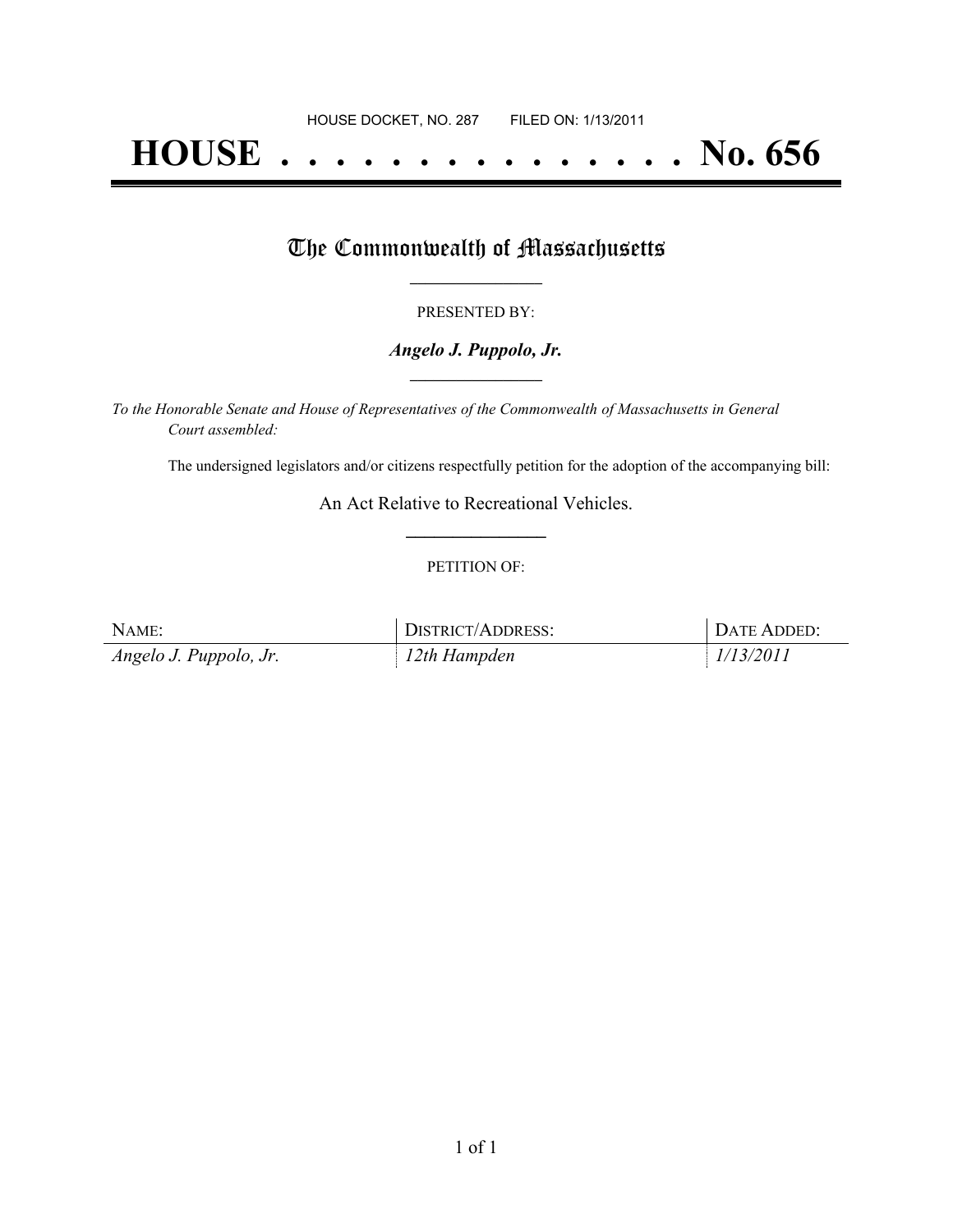#### HOUSE DOCKET, NO. 287 FILED ON: 1/13/2011

## **HOUSE . . . . . . . . . . . . . . . No. 656**

By Mr. Puppolo of Springfield, a petition (accompanied by bill, House, No. 656) of Angelo J. Puppolo, Jr. that the Registry of Motor Vehicles be directed to establish an educational safety program for recreational vehicles. Public Safety and Homeland Security.

#### [SIMILAR MATTER FILED IN PREVIOUS SESSION SEE HOUSE, NO. *3297* OF 2009-2010.]

### The Commonwealth of Massachusetts

**\_\_\_\_\_\_\_\_\_\_\_\_\_\_\_ In the Year Two Thousand Eleven \_\_\_\_\_\_\_\_\_\_\_\_\_\_\_**

An Act Relative to Recreational Vehicles.

Be it enacted by the Senate and House of Representatives in General Court assembled, and by the authority *of the same, as follows:*

1 SECTION 1. Chapter 90B of the General Laws, as appearing in the 2004 Official

2 Edition, is hereby amended by adding the following new section:-

| 3  | Section 21A. The Registry of Motor Vehicles together with the supervisor of the boat                  |
|----|-------------------------------------------------------------------------------------------------------|
| 4  | and recreational vehicle safety bureau, are hereby authorized and directed to establish an            |
| 5  | educational safety program for the operation of recreational vehicles. All persons who operate        |
| 6  | such recreational vehicles shall be required to participate in said program, provided however,        |
| 7  | that the director and supervisor of said division and safety bureau respectively, shall establish the |
| 8  | program criteria and content and shall determine the minimum safety skills necessary for said         |
| 9  | persons to operate said recreational vehicles. A certificate of completion shall be issued by the     |
| 10 | director to those persons who successfully complete the program and said certificate shall be         |